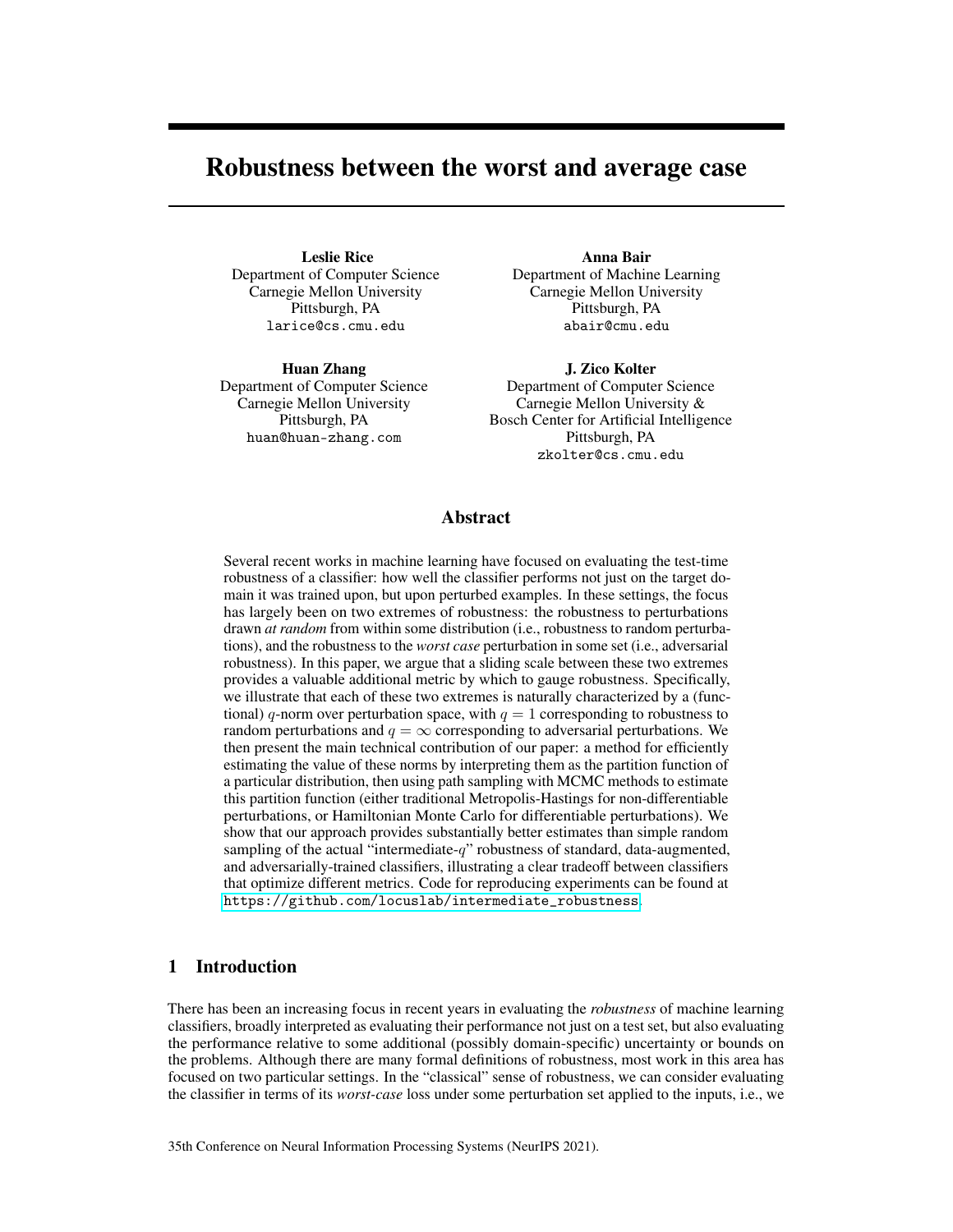could evaluate (via finite sample approximation)

$$
\mathbf{E}_{x,y \sim \mathcal{D}} \left[ \max_{\delta \in \Delta(x)} \ell(h(x+\delta), y) \right] \tag{1}
$$

where  $D$  denotes a distribution over  $x, y$  pairs, *h* denotes the hypothesis function,  $\ell$  denotes a loss, and  $\Delta(x)$  denotes some (input-dependent) *uncertainty region*. This formulation, for instance, underlies adversarial examples and also motivates the classical adversarial training approaches. However, substantial work has also been done in evaluating the setting of robustness to *random* perturbations, i.e., evaluating a classifier via the loss

$$
\mathbf{E}_{x,y \sim \mathcal{D}} \left[ \mathbf{E}_{\delta \sim \mathcal{P}(x)} [\ell(h(x+\delta), y)] \right]
$$
 (2)

where now  $P(x)$  denotes some (again, input-dependent) *distribution* over possible perturbations. This formulation underlies common data augmentation strategies in deep learning, as well as most formulations of "natural" robustness [Hendrycks and Dietterich, 2018] (even if not always written in this formal manner).

Until now, these two types of robustness have typically been seen as largely separate notions. We believe there is inherent value in generalizing these two notions to place them in a unified framework. The main criticism of worst-case robustness is that it focuses "too much" on the worst case, while the criticism of average-case is that it is "not robust enough". It seems very likely that what people actually want in terms of robustness is precisely something in the middle, between these two extremes.

In this paper, we advocate for a more fine-grained spectrum of robustness definitions, which naturally interpolates between both these two extremes. In particular, we argue that robustness to random perturbations and worst-case robustness can be naturally interpreted as (functional)  $\ell_q$  norms<sup>1</sup> of the loss function evaluated over the perturbation distribution (which can be a uniform distribution in the case of traditional adversarial loss). In particular, the random setting corresponds to the choice of  $q = 1$  and the adversarial setting corresponds to the choice of  $q = \infty$ . We believe that it is also valuable and informative to consider the performance of classifiers in a wide range in between these two extremes, i.e., the performance of "intermediate-*q*" robustness. However, evaluating this intermediate-*q* robustness is non-trivial, owing to the fact that it requires computing a high dimensional integral over the perturbation space. Thus, our main technical contribution of this paper is the proposal of a simple approach to evaluating the relevant robustness norms, using a combination of path sampling and Markov chain Monte Carlo (MCMC) approaches (specifically the Hamiltonian Monte Carlo method for cases where loss is a differentiable function of the perturbation space). Despite their seeming complexity, in this particular case the eventual estimators take the very simple form of a geometric mean computed over samples from an annealed distribution over the perturbation region.

We evaluate our approach on networks trained via standard training, data augmentation, and adversarial training. In all the cases our proposed approach shows a clear trade-off between different levels of robustness that would missed by solely considering just the random or adversarial perturbation setting. Furthermore, we show that our HMC-based path sampling estimator for intermediate-*q* robustness is vastly superior to naive estimates produced e.g. by Monte Carlo sampling. We also briefly highlight the possibility of actually *training* networks using these estimators to create classifiers more robust to these intermediate notions of robustness. Code for reproducing experiments can be found at https://github.com/locuslab/intermediate\_robustness.

## 2 Background and related work

Robustness in deep learning Adversarial robustness is the "classicial" view of robustness that traces its roots back to robust optimization, a field in optimization theory that allows for the study of worst-case uncertainty **[Ben-Tal et al., 2009].** Szegedy et al. **[2013]** noted the marked presence of adversarial examples in deep classifiers, in which the addition of imperceptible amounts of noise leads to gross misclassification of input images by deep networks. Goodfellow et al. [2014] then introduced the Fast Gradient Sign Method (FGSM), which uses a single gradient step to generate adversarial

<sup>&</sup>lt;sup>1</sup>We should emphasize that this use of  $\ell_q$  norms is entirely orthogonal to the use of  $\ell_p$  balls as perturbation regions, commonly done in adversarial robustness. The  $\ell_q$  norms here can be applied to any perturbation region, as we will highlight.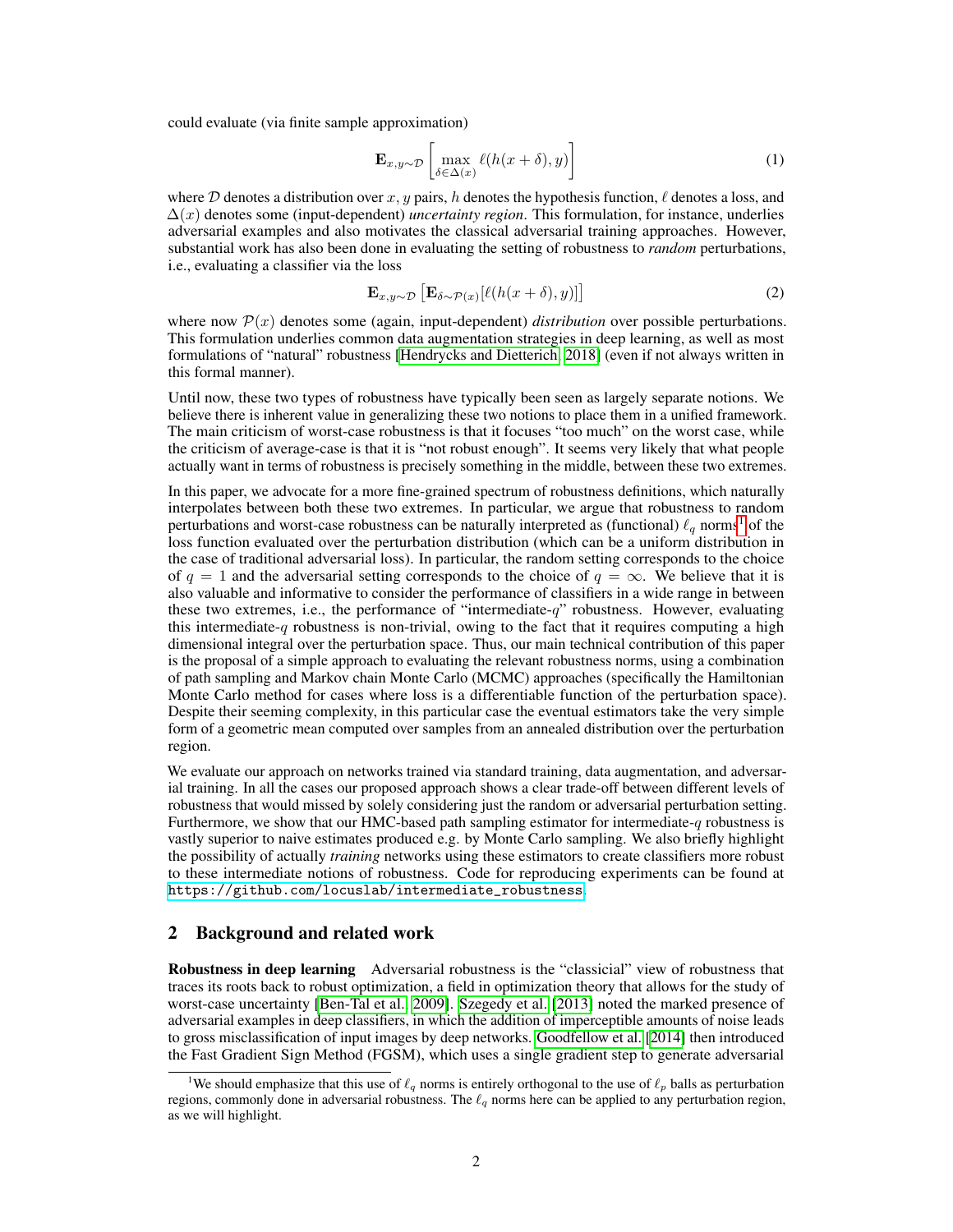examples and was used to perturb training examples as the original form of adversarial training. Subsequently, the Basic Iterative Method was introduced by *Kurakin et al.* [2016], and rendered FGSM adversarial training ineffective through attacks using multiple, smaller FGSM steps (although the robustness of FGSM adversarial training was later improved [Wong et al., 2020] Andriushchenko and Flammarion, 2020]). The work of Madry et al. [2017] further improved upon this iterative attack, and incorporated the resulting Projected Gradient Descent (PGD) adversary into adversarial training. Today, PGD remains the most empirically effective adversary for adversarial training and attacks. While traditional adversarial training focuses on perturbations within some  $\ell_p$ -norm ball, it has also been expanded to more realistic threat models, from spatial transformations **[Engstrom et al.**, 2019] Xiao et al. 2018] to weather corruptions and lighting changes [Wong and Kolter|2020]

However, when considering robustness to more "realistic" (yet synthetic) perturbations, the focus is often shifted from robustness to the worst-case perturbation within some set to robustness to random perturbations Geirhos et al., 2018, Hendrycks and Dietterich, 2018, Hendrycks et al., 2019b, a, Yin et al., 2019]. It was been further studied whether such synthetic corruptions can universally improve robustness to real-world distribution shifts, such as geographic location, or camera hardware [Hendrycks et al., 2020]. Other naturally occurring distribution shifts of interest include consistency shifts  $\left[\frac{\text{Shankar et al.}}{2019}\right]$  and dataset shifts  $\left[\frac{\text{Storkey}}{2009}\right]$  and  $\left[\frac{\text{ToR}}{2020}\right]$ . For example, the impact of dataset shift has been emphasized on the ImageNet dataset, where the performance of models trained on ImageNet was shown to be drastically worse on a reproduction of the validation set [Recht et al., 2019]. While some work such as Meunier et al. [2021] could be interpreted as an interpolation between random and adversarial noise, generally the field faces a divide between studies on adversarial robustness and robustness to random data perturbations.

MCMC methods for partition function estimation Because our definition of intermediate-*q* robustness involves computation of a high dimensional integral over a perturbation distribution, our work can also be related to methods for estimating an intractable partition function of a probability distribution. The problem of computing normalizing constants ties to the problem of computing differences in free energy in physics. Several Monte Carlo sampling-based approaches exist for approximately estimating normalizing constants. Importance sampling is one approach at estimating ratios of normalizing constants that relies on samples from one of the distributions. Bridge sampling [Bennett, 1976, Meng and Wong, 1996], on the other hand, uses a single "bridge" distribution to interpolate between the two distributions and can reduce the Monte Carlo errors associated with importance sampling. Annealed importance sampling *[Jarzynski*] 1997, Neal, 2001] bridges the gap between the two distributions by chaining together intermediate distributions, and linked importance sampling **[Neal, 2005]** then combined bridge sampling with annealed importance sampling to bridge these intermediate distributions. Path sampling [Gelman and Meng, 1998], which originated under the name of thermodynamic integration in physics [Ogata, 1989], aims at reducing Monte Carlo errors by introducing flexible paths.

Our proposed approach also leverages Hamiltonian Monte Carlo methods to improve the sample efficiency of our eventual estimator **[Duane et al., 1987, Betancourt, 2017, Neal et al., 2011**]. Hamiltonian Monte Carlo (HMC) is useful due to its avoidance of random walks, and is compatible with sampling in a constrained space through use of reflection **Afshar et al.** 2015.

## 3 A simple generalization of robustness

To begin, we first make the simple observation that there is a natural interpolation between the notions of adversarial robustness and robustness to random perturbations. Specifically, we note that both these notions can be expressed as function  $\ell_q$  norms over the perturbation space. Specifically, we define the following functional norm

**Definition 1.** For a continuous function  $f : \mathbb{R}^n \to \mathbb{R}$  and density  $\mu : \mathbb{R}^n \to \mathbb{R}_+$ ,  $\int \mu(x) dx = 1$ , let  $||f||_{\mu,q}$  *be the q-norm of the function under this density* 

$$
||f||_{\mu,q} = \mathbf{E}_{x \sim \mu} [|f(x)|^q]^{1/q} = \left( \int |f(x)|^q \mu(x) dx \right)^{1/q}.
$$
 (3)

Then as the proposition shows, random perturbation loss and adversarial perturbation loss simply correspond to two extremes of this functional norm over the perturbation  $\delta$ , as formalized by the following proposition.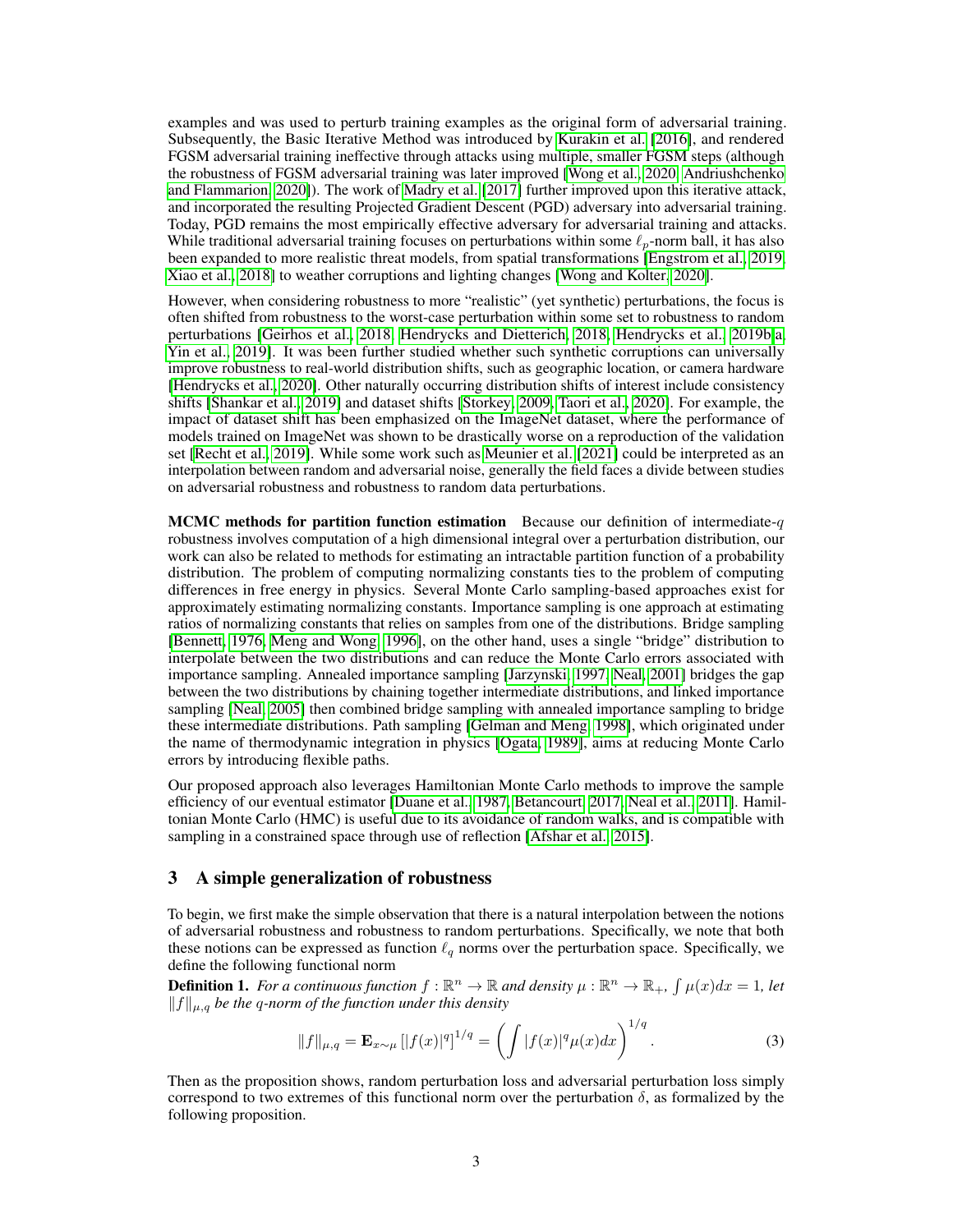**Proposition 1.** Let  $\delta$  be a random variable with density  $\mu$  and consider the expectation

$$
\mathbf{E}_{x,y \sim D} \left[ \|\ell(h(x+\delta),y)\|_{\mu,q} \right]. \tag{4}
$$

*Then (for a smooth loss*  $\ell$ ) this corresponds to the expected loss on random samples from  $\mu$  when  $q = 1$ *, and to the expected adversarial loss over the domain of*  $\mu$  *when*  $q = \infty$ *.* 

This proposition follows immediately from the fact that losses are non-negative, and the fact that the  $\ell_{\infty}$  norm is given by the pointwise maximum of the function, assuming a smooth loss  $\ell$  (i.e. not zero-one loss). Note that "traditional" adversarial loss actually arises more specifically when  $q = \infty$  and  $\mu$  is a uniform distribution over some norm ball (unrelated to the norm *q*). When we have  $1 < q < \infty$ , we enable a full spectrum of robustness measurements, which we refer to as *intermediate-q robustness*, that evaluates the performance of classifiers in a wide range in between these two extreme cases. Furthermore, we argue that there are naturally appealing properties of these intermediate-*q* robustness measures: whereas adversarial robustness may overestimate the risk of what effectively amount to "measure zero" regions of the perturbation space, random robustness may likewise fail to take into account smaller but non-negligible regions that *do* contain areas of high loss.

As an example, when considering  $\delta$  as a Gaussian distribution, adversarial loss ( $q = \infty$ ) is not meaningful because the worst case perturbation can be arbitrarily far away from *x*. Meanwhile, random data augmentation with Gaussian noise  $(q = 1)$  is often insufficient for evaluating robustness because random Gaussian samples are rarely good adversarial examples. Our intermediate-*q* robustness allows us to consider a middle ground where the model is robust under a certain degree of adversarial noise (stronger than randomly sampled Gaussian noise) while the evaluation is not hindered by very rare events (e.g., an extremely low probability Gaussian sample far away from *x*).

### 4 Estimating intermediate-*q* robustness via MCMC methods

Of course, simply writing the loss in this manner is not particularly useful on its own. In most cases, the integral in Equation  $\beta$  cannot be computed exactly, and so we must resort to numerical approximation methods. Specifically, in order to estimate the  $q$ -norm robustness for an arbitrary nonlinear model  $h$ , loss  $\ell$ , and (known) density  $\mu$ , we consider the problem of computing the integral

$$
Z := \left( \int \ell(h(x+\delta), y)^q \mu(\delta) d\delta \right)^{(1/q)}.
$$
 (5)

One could naively estimate this integral by using Monte Carlo sampling, and sample  $\delta^{(1)}, \ldots, \delta^{(m)}$ randomly from density  $\mu$ , and approximate the objective as the following,

$$
\hat{Z}_{\text{Monte Carlo}} = \left(\frac{1}{m} \sum_{i=1}^{m} \ell(h(x + \delta^{(i)}), y)^q\right)^{(1/q)}.
$$
 (6)

However, because the integral in  $\overline{\{5\}}$  will be dominated by values with large  $\ell(h(x + \delta), y)$ , simply using Monte Carlo sampling will be insufficient to approximate this integral well for larger values of *q*, as random sampling will place too much weight on regions of low loss.

Instead, in this work we argue that it is beneficial to interpret the task at hand as one of evaluating the *partition function* of a particular unnormalized probability density. Specifically, we define an (unnormalized) density over the perturbation  $\delta$ 

$$
\tilde{p}(\delta) = \ell(h(x+\delta), y)^q \mu(\delta). \tag{7}
$$

Then clearly, just from construction, we see that the task of evaluating the  $(q<sup>th</sup>$  root of) partition function (the normalizing constant) of this distribution is exactly the same as that of computing the integral of interest.

The advantage of this perspective on the integral of interest, however, is that we can use a wealth of techniques developed for partition function estimation in order to better estimate this particular integral. Specifically, we argue to use the path sampling **[Gelman and Meng, 1998**] approach, a Markov chain Monte Carlo based method, to approximate the desired partition function. In fact, we show that for the precise form of the integral in question, the eventual estimator produced by this method takes on a very simple form: it consists of a geometric mean over samples generated from a certain annealed distribution. This makes the estimator particularly simple to implement and even in some cases to train networks based upon, via standard automatic differentiation toolkits.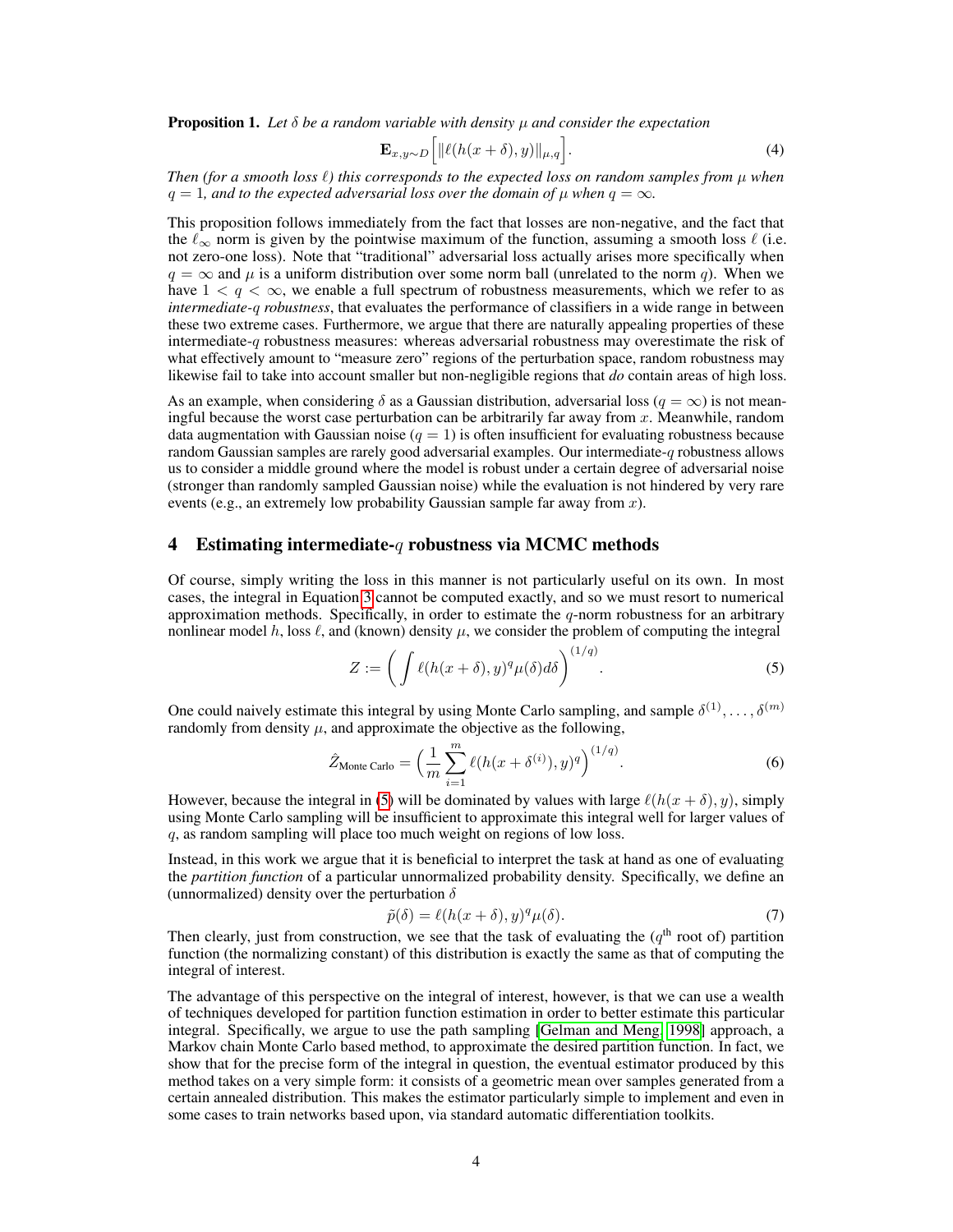#### 4.1 Evaluating the particular function of the loss-based distribution

We state our main result on the path sampling formulation of the integral of interest via the following theorem.

Theorem 1. *Consider the task of approximately computing the following integral:*

$$
Z := \left( \int \ell(h(x+\delta),y)^q \mu(\delta) d\delta \right)^{(1/q)}.
$$

Let  $\{t^{(1)}, t^{(2)}, \cdots, t^{(m)}\}$  *be m* scalars corresponding to linearly interpolated values from 0 to q. For  $i = 1, \ldots, m$ *, sample*  $\delta^{(i)}$  *from the following unnormalized density* 

$$
\delta^{(i)} \sim p(\delta|t^{(i)}), \text{ where, } p(\delta|t) \propto \ell(h(x+\delta), y)^t \mu(\delta).
$$

*Then the following estimator, given by the geometric mean of the resulting samples*

$$
\hat{Z}_{path} := \left(\prod_{i=1}^{m} \ell(h(x + \delta^{(i)}), y)\right)^{1/m}.\tag{8}
$$

*is a consistent estimator of our integral Z. Practically, the m samples can be drawn using MCMC.*

*Proof.* For notational completeness, we define the density

$$
p(\delta|t) = \frac{1}{z(t)}\tilde{p}(\delta|t)
$$
\n(9)

where

$$
\tilde{p}(\delta|t) = \ell(h(x+\delta), y)^t \mu(\delta).
$$
\n(10)

and where  $z(t)$  denotes the partition function of this distribution

$$
z(t) = \int \tilde{p}(\delta|t) d\delta. \tag{11}
$$

Taking the log of both sides of and differentiating with respect to *t*, we get:

$$
\frac{d}{dt} \log(z(t)) = \frac{d}{dt} \log \int \tilde{p}(\delta|t) d\delta
$$
\n
$$
= \frac{\int \frac{d}{dt} \tilde{p}(\delta|t) d\delta}{\int \tilde{p}(\delta|t) d\delta}
$$
\n
$$
= \int \frac{\tilde{p}(\delta|t)}{z(t)} \frac{\frac{d}{dt} \tilde{p}(\delta|t)}{\tilde{p}(\delta|t)} d\delta
$$
\n
$$
= \mathbf{E}_{\delta \sim p(\delta|t)} \left[ \frac{d}{dt} \log \tilde{p}(\delta|t) \right]
$$
\n
$$
= \mathbf{E}_{\delta \sim p(\delta|t)} \left[ \log \ell((h(x + \delta), y)) \right]
$$
\n(12)

where we use the fact that

$$
\log \tilde{p}(\delta | t) = t \log \ell((h(x + \delta), y)). \tag{13}
$$

Then we can integrate  $(12)$  from 0 to *q* to get

$$
\log\left[\frac{z(q)}{z(0)}\right] = \int_0^q \mathbf{E}_{\delta \sim p(\delta|t)} \left[\log(\ell(h(x+\delta),y))\right] dt \tag{14}
$$

Given in our case  $z(0) = 1$  and incorporating the exponent of  $(1/q)$ , we have

$$
\log\left[z(q)^{(1/q)}\right] = \frac{1}{q} \int_0^q \mathbf{E}_{\delta \sim p(\delta|t)} \left[\log(\ell(h(x+\delta), y))\right] dt \tag{15}
$$

Then the right hand side of Equation  $\sqrt{15}$  can be interpreted as the expectation of  $\log(\ell(h(x + \delta), y))$ over the joint distribution of  $(\delta, t)$ , where *t* is a random variable with a uniform distribution in [0, q].

$$
\log\left[z(q)^{(1/q)}\right] = \mathbf{E}_{t \sim U[0,q]} \Big[\mathbf{E}_{\delta \sim p(\delta|t)} \Big[\log(\ell(h(x+\delta),y))\Big]\Big]
$$
(16)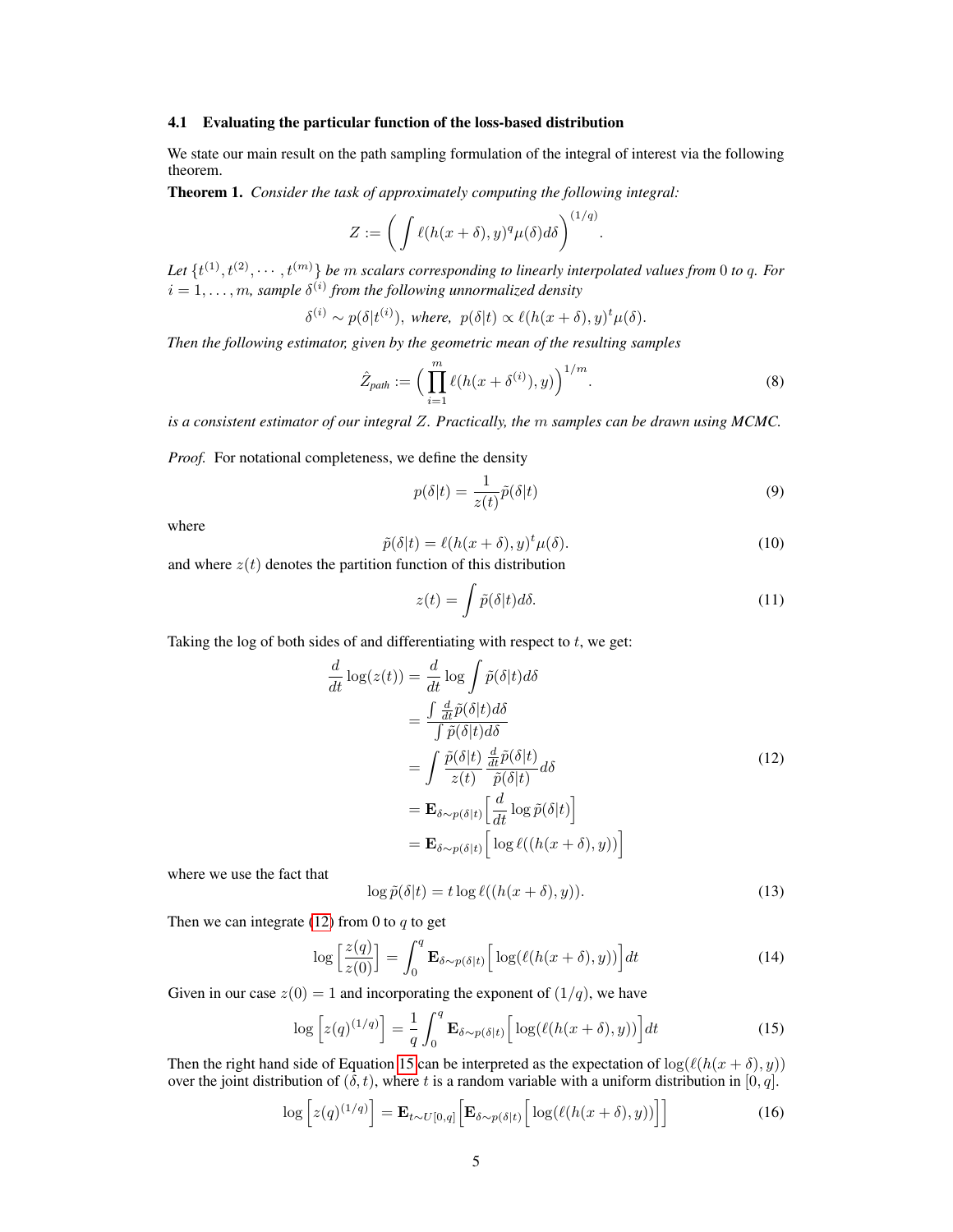Algorithm 1 Evaluating the intermediate-*q* robustness of a neural network function *h* using path sampling estimation with *m* MCMC samples with  $x, y \sim D$  for some norm *q*.

Initialize  $\delta^{(0)}$  randomly for  $i = 1 \ldots m$  do Let  $t^{(i)} := q \cdot \frac{i-1}{m-1}$ Sample  $\delta^{(i)} \sim p(\delta|t^{(i)})$  using MCMC from initial state  $\delta^{(i-1)}$ end for return  $\Big(\prod_{i=1}^m \ell(h(x+\delta^{(i)}),y)\Big)^{1/m}$ 

Finally, sampling  $(\delta^{(i)}, t^{(i)})$  for  $i = 1, \ldots, m$  from this joint distribution  $p(\delta, t)$  (which we can do by linearly interpolating  $t^{(i)}$  between 0 and *q* and then sampling  $\delta^{(i)}$  from  $p(\delta|t^{(i)})$ ), we have the fact that

$$
\hat{Z}_{\text{path}} := \exp\left(\frac{1}{m} \sum_{i=1}^{m} \log(\ell(h(x + \delta^{(i)}), y)\right) = \left(\prod_{i=1}^{m} \ell(h(x + \delta^{(i)}), y)\right)^{1/m},\tag{17}
$$

is a consistent estimator of the desired integral.

$$
\qquad \qquad \Box
$$

The key point of this result is that it allows us to approximate the desired integral just through the ability to *sample* from the distribution  $p(\delta|t)$ . While this is still a challenging task, sampling from unnormalized probability distributions is a well-studied problem, and we can apply MCMC sampling methods to this task. Further, while the sampling of  $(\delta^{(i)}, t^{(i)})$  can be done in different ways, we choose to linearly anneal  $t^{(i)}$  from 0 to *q*, and then draw  $\delta^{(i)} \sim \tilde{p}(\delta|t)$  using some MCMC sampler. This has the nice feature that it starts with sampling from an "easy" distribution (when  $t = 0$ , the distribution over  $\delta$  is simply given by  $\mu$ ), and gradually anneals to a more peaked distribution as t increases. The resulting algorithm for evaluating a network using this geometric mean estimator is shown in Algorithm  $\boxed{1}$ 

#### 4.2 Sampling from the (unnormalized) loss distribution via HMC

In order to generate the samples for the path sampling estimation  $(17)$  from the desired distribution  $p(\delta, t)$ , we use Markov chain Monte Carlo (MCMC) methods to sample  $\delta$  from the unnormalized distribution  $\tilde{p}(\delta|t)$ . When the loss is a differentiable function of the perturbation distribution, we can take advantage of gradient-based methods to reduce random walk behavior in MCMC sampling and achieve more efficient sampling. Hamiltonian Monte Carlo (HMC) is one such gradient-based MCMC method that simulates Hamiltonian dynamics to improve sample efficiency in high-dimensional spaces. HMC is based on the Hamiltonian function  $H(q, p) = U(q) + K(p)$ , where *q* is a *d*-dimensional position vector, *p* is a *d*-dimensional momentum vector,  $U(q)$  is the potential energy, and  $K(p)$  is the kinetic energy. To translate this to our setting,  $U(\delta) = -\log(\ell(x + \delta), y) t \mu(\delta)$  is just the negative log probability density of the distribution we want to sample from, and  $K(p) = ||p||^2/(2\sigma^2)$  is the negative log probability density of the zero-mean Gaussian distribution with variance  $\sigma^2$ . Then the Hamiltonian function  $H$  is equal to the following:

$$
H(\delta, p) = -t \log(\ell(h(x + \delta), y)) + \log \mu(\delta) + \frac{||p||^2}{\sigma^2}
$$
 (18)

In order to make use of Hamiltonian dynamics in practice, Hamiltonian's equations must be discretized. The Leapfrog method is one such discretization of Hamiltonian dynamics, using a small stepsize  $\alpha$  to discretize time and numerically integrating the system of differential equations as follows:

$$
p = p + \alpha t \nabla_{\delta} \log(\ell(h(x + \delta), y))/2
$$
  
\n
$$
\delta = \delta + \alpha p/\sigma^2
$$
  
\n
$$
p = p + \alpha t \nabla_{\delta} \log(\ell(h(x + \delta), y))/2
$$
\n(19)

The leapfrog method is reversible by simply negating *p* (although this need not be done in practice, since  $K(p) = K(-p)$ ). The HMC algorithm begins by first sampling a new momentum vector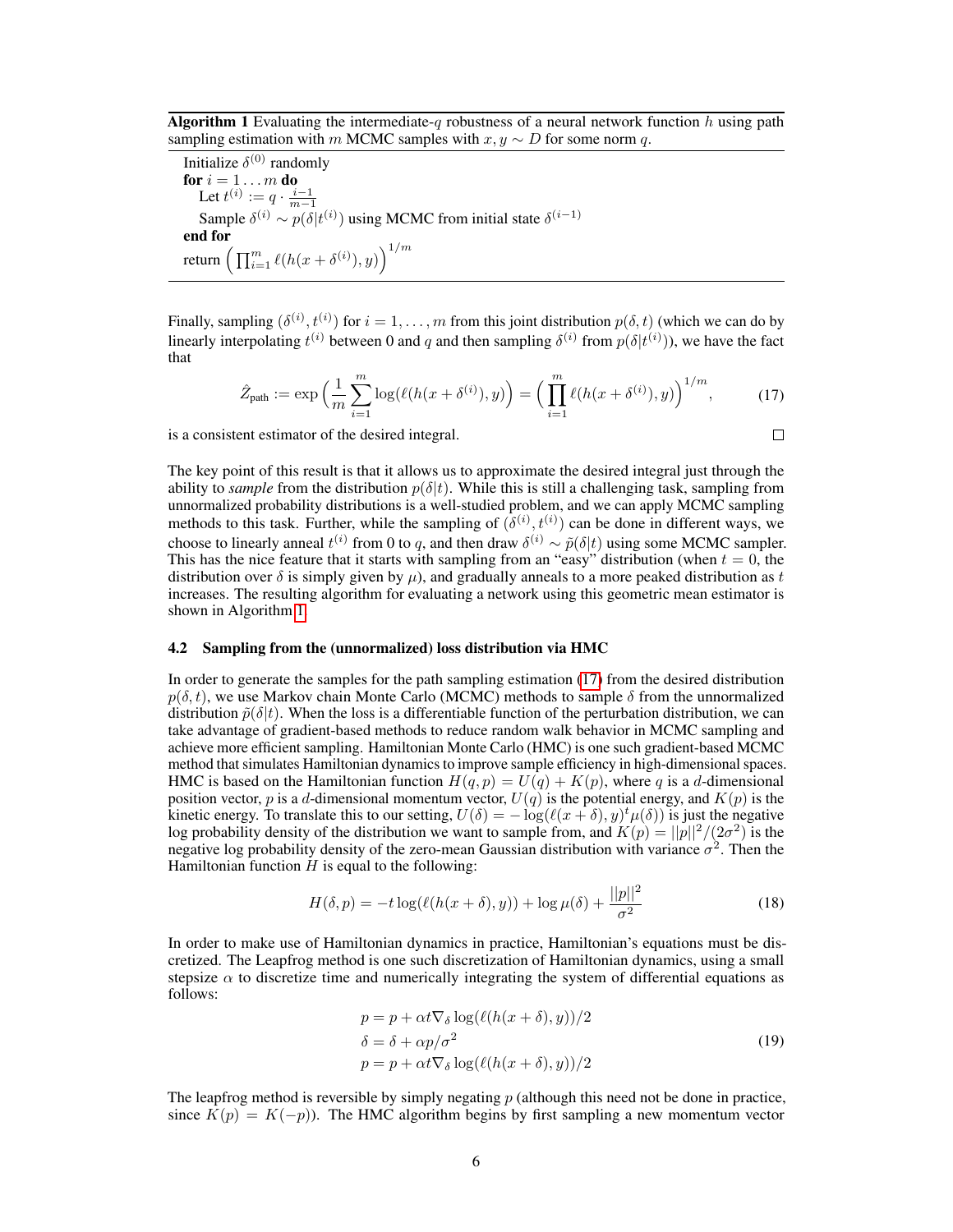$p \sim \mathcal{N}(0, \sigma^2)$ , independent of the current state of  $\delta$ . Then, the Leapfrog method in (19) is repeated for L steps to propose a new Markov state  $(\delta', p')$ . This proposed state is then accepted with probability  $\min[1, \exp(-\Delta H)],$  where  $\Delta H = H(\delta', p') - H(\delta, p)$ . If the state  $(\delta', p')$  is not accepted, the next state is then set to  $(\delta, p)$ .

Given that in general, our perturbation distribution will likely be constrained in some manner, we need to modify the HMC algorithm so that our proposals remain within the boundaries of the perturbation distribution. Consider the case where our perturbation distribution is the  $\ell_{\infty}$  norm ball with radius  $\epsilon$ , so that each element of  $\delta$  is constrained to be within  $-\epsilon$  and  $\epsilon$ . In order to enforce these constraints while preserving the dynamics, we incorporate what is known as *reflection* in HMC. In this case, after setting  $\delta = \delta + \epsilon p/\sigma^2$ , we check if any  $\delta_i' > \epsilon$  or  $\delta_i' < -\epsilon$  for  $i = 1, \ldots, n$ . If so, we negate the corresponding momentum term,  $p_i$ , and if  $\delta_i' > \epsilon$ , we set  $\delta_i = 2\epsilon - \delta_i'$ , whereas if  $\delta_i' < -\epsilon$ , we set  $\delta_i' = -2\epsilon - \delta_i'$ . We repeat this reflection step until  $\delta_i$  satisfies our constraints. One can think of this behavior as effectively simulating reflecting off a physical boundary.

We note that we can still easily use the path sampling estimator for non-differentiable perturbations by replacing the Hamilton Monte Carlo sampler with any other non-gradient based MCMC sampler, such as a random walk Metropolis. This is roughly similar to random sampling, but with a more subtle weighting on terms that involve higher loss.

#### 4.3 Estimating the partition function during training

We further consider the possibility of *training* networks using the estimators we have discussed to achieve better intermediate robustness. However, this becomes less computationally feasible due to the number of samples required to get a good estimate of the objective, due to the  $m \times L$  iterations of the path sampling estimator with Hamiltonian Monte Carlo, where *L* is the number of Leapfrog steps. Additionally, the step size  $\alpha$  and variance  $\sigma^2$  in HMC require careful tuning. However, for larger values of *q*, the path sampling estimator is essential to getting accurate estimates of the training objective, as random sampling will be much less likely to come across regions of the perturbation distribution with high loss. Path sampling draws samples from the unnormalized loss distribution using MCMC, and so with increased *q*, there will be higher weighting on samples that induce higher loss. The Hamiltonian Monte Carlo method has the additional benefit of following the gradient (along with some noise), and so for larger  $q$ , even with a small number of iterations, path sampling can have advantages over Monte Carlo sampling during training.

## 5 Experimental evaluation

In this section, we evaluate the intermediate-*q* robustness of models trained using standard training, data augmentation, and adversarial training, comparing estimates of the functional *q*-norm of the loss function over the perturbation distribution computed via naive, Monte Carlo sampling 6 and path sampling **(8)** with Hamiltonian Monte Carlo (for differentiable perturbations) and random walk Metropolis Hastings (for non-differentiable perturbations). We additionally show preliminary results of training according to the intermediate-*q* robustness objective approximated by these estimators. All of our experiments are either run on the MNIST dataset  $[LeCun et al.]$  [1998] or the CIFAR-10 dataset **[Krizhevsky et al.**, 2009]. We consider robustness over two types of perturbations, namely the  $\ell_{\infty}$  norm bounded input perturbation and spatial transformations. Additional results can be found in Appendix  $A.1$  and  $A.2$  and experimental details can be found in Appendix  $A.3$ 

#### 5.1 Robustness over the  $\ell_{\infty}$ -norm ball

In order to easily translate the notion of intermediate-*q* robustness to that of adversarial robustness, we consider perturbations uniformly distributed within an  $\ell_{\infty}$ -norm ball with radius  $\epsilon$ . Our evaluations of intermediate-q robustness on MNIST and CIFAR-10 in Table  $|1|$  both show that estimates of the functional *q*-norm of the loss function evaluated over this perturbation distribution naturally interpolate between loss over random samples ( $MC q = 1$ ) and adversarial loss (PGD). For larger values of *q*, specifically  $q = 10^2$  and  $q = 10^3$ , the path sampling with HMC (PS+HMC) estimator consistently produces more accurate (i.e. higher) estimates of the desired integral than the Monte Carlo (MC) estimator. We show that this result holds for all of the models we evaluated, each of which were trained according to a different training objective, and across both datasets. The advantage of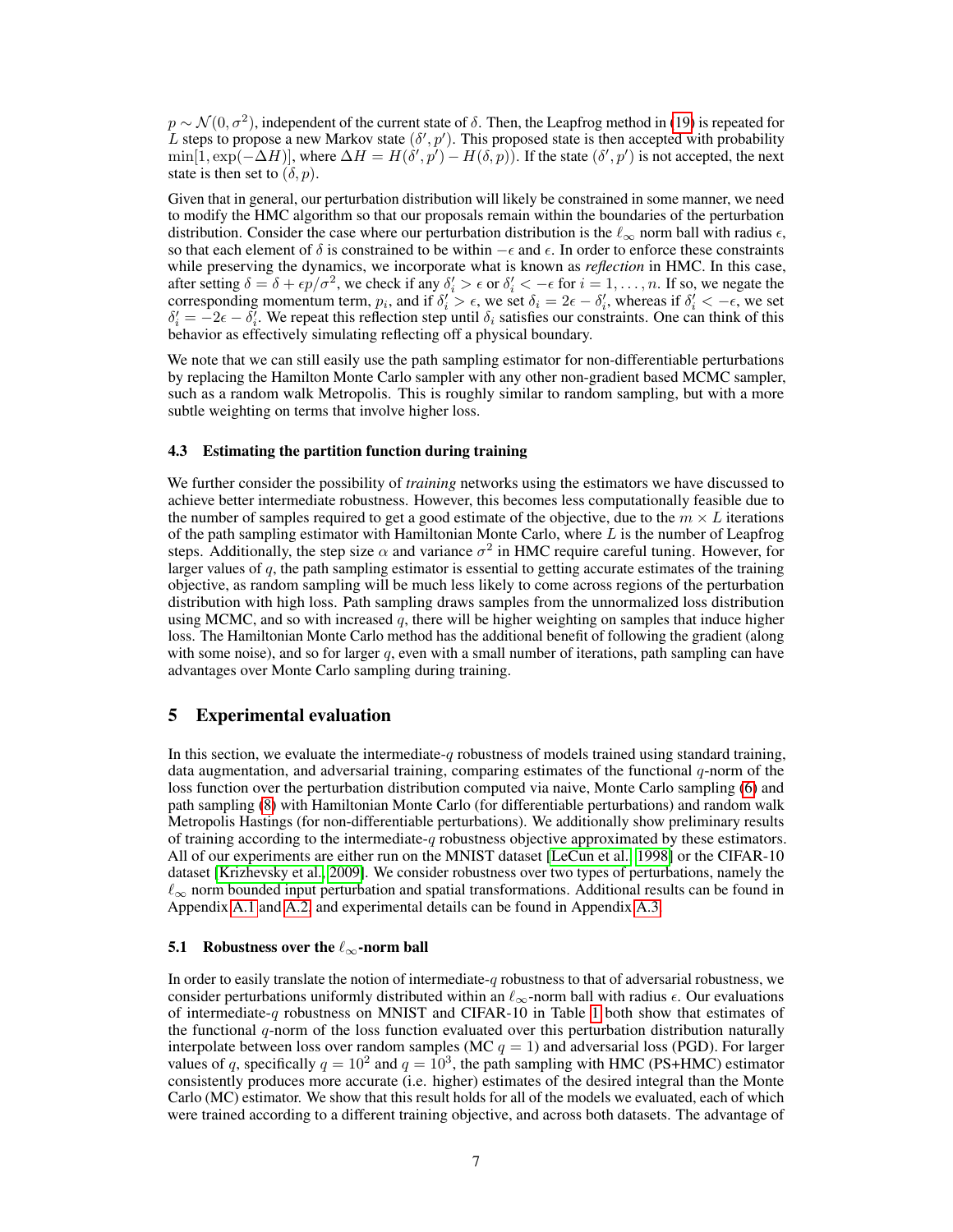Table 1: Evaluations comparing the Monte Carlo estimates  $(\hat{Z}_{MC})$  and path sampling with HMC estimates ( $\hat{Z}_{PS+HMC}$ ) of the functional *q*-norm of the loss over the  $\ell_{\infty}$  ball with radius  $\epsilon = 0.3$  on MNIST and  $\epsilon = 0.03$  on CIFAR-10. As *q* increases,  $Z_{PS+HMC}$  computes better estimates interpolating between random and adversarial robustness. On MNIST,  $\hat{Z}_{MC}$  is computed with  $m = 2000$ ,  $\hat{Z}_{PS+HMC}$ with  $m = 100, L = 20$ , and Adv. loss corresponds to PGD with 100 iterations. On CIFAR-10,  $\hat{Z}_{MC}$ is computed with  $m = 500$ ,  $\hat{Z}_{PS+HMC}$  with  $m = 50$ ,  $L = 10$ , and Adv. loss corresponds to PGD with 50 iterations at 10 restarts.

| Dataset             | Train method  | $Z_{\rm MC}$ |       |                                                                               |  | $Z_{\rm PS+HMC}$    |       |       |       | Adv. loss |
|---------------------|---------------|--------------|-------|-------------------------------------------------------------------------------|--|---------------------|-------|-------|-------|-----------|
|                     |               |              |       | $q = 1$ $q = 10$ $q = 10^2$ $q = 10^3$ $q = 1$ $q = 10$ $q = 10^2$ $q = 10^3$ |  |                     |       |       |       |           |
| <b>MNIST</b>        | Standard      | 0.043        | 0.140 | 0.251                                                                         |  | $0.268 \mid 0.043$  | 0.160 | 1.420 | 4.456 | 11.649    |
| <b>MNIST</b>        | $MC q = 1$    | 0.032        | 0.084 | 0.143                                                                         |  | $0.154 \, \, 0.032$ | 0.088 | 0.692 | 2.133 | 7.363     |
| <b>MNIST</b>        | <b>PGD-50</b> | 0.039        | 0.051 | 0.076                                                                         |  | 0.081 0.039         | 0.048 | 0.101 | 0.187 | 0.270     |
| CIFAR-10 Standard   |               | 0.453        | 0.787 | 1.153                                                                         |  | $1.216 \mid 0.453$  | 0.841 | 2.718 | 4.991 | 18.142    |
| CIFAR-10 MC $q = 1$ |               | 0.405        | 0.532 | 0.717                                                                         |  | $0.756 \, \, 0.405$ | 0.546 | 1.490 | 3.140 | 14.240    |
| $CIFAR-10 PGD-10$   |               | 0.733        | 0.734 | 0.743                                                                         |  | $0.761 \, \, 0.733$ | 0.734 | 0.743 | 0.796 | 1.411     |

Table 2: Evaluation of models trained according to estimates of the functional *q*-norm of the loss over the  $\ell_{\infty}$  ball with radius  $\epsilon = 0.3$  on MNIST. As we increase *q* during evaluation, models trained using the path sampling estimator with HMC tend to have lower intermediate-*q* robust loss than models trained using the Monte Carlo estimator for the same q. Note that as we have shown in Table  $\boxed{1}$ ,  $\bar{Z}_{MC}$  is not reliable for large *q* so  $\bar{Z}_{PS+HMC}$  should be used for comparisons.  $\bar{Z}_{MC}$  is computed with  $m = 2000$ ,  $\hat{Z}_{PS+HMC}$  with  $m = 100$ ,  $L = 20$ , and Adv. loss corresponds to PGD with 100 iterations.

| Train method                     | $Z_{\rm MC}$ |       |                                                                               |                    |       | Adv. loss |       |       |       |
|----------------------------------|--------------|-------|-------------------------------------------------------------------------------|--------------------|-------|-----------|-------|-------|-------|
|                                  |              |       | $q = 1$ $q = 10$ $q = 10^2$ $q = 10^3$ $q = 1$ $q = 10$ $q = 10^2$ $q = 10^3$ |                    |       |           |       |       |       |
| $MC q = 10$                      | 0.026        | 0.058 | 0.098                                                                         | $0.105 \mid 0.026$ |       | 0.058     | 0.412 | 1.336 | 3.722 |
| $MC q = 10^2$                    | 0.025        | 0.055 | 0.093                                                                         | 0.099              | 0.025 | 0.055     | 0.388 | 1.261 | 3.492 |
| $MC q = 10^3$                    | 0.025        | 0.055 | 0.093                                                                         | 0.100              | 0.025 | 0.055     | 0.390 | 1.268 | 3.488 |
| PS+HMC $q = 10$                  | 0.031        | 0.075 | 0.126                                                                         | 0.135              | 0.031 | 0.075     | 0.467 | 1.307 | 5.012 |
| <b>PS+HMC</b> $q = 10^2$         | 0.028        | 0.060 | 0.099                                                                         | 0.107              | 0.028 | 0.058     | 0.304 | 0.816 | 2.613 |
| <b>PS+HMC</b> $q = 10^3   0.024$ |              | 0.047 | 0.077                                                                         | 0.083              | 0.024 | 0.045     | 0.239 | 0.684 | 1.646 |

the PS+HMC estimator over the MC estimator is further illustrated in Figure  $\prod$ , where we show the convergence of their corresponding estimates of the functional *q*-norm of the loss over this same perturbation distribution given increasing number of samples. Specifically, we compare the estimates of the intermediate-*q* robust loss computed by each estimator given the same number of iterations (which corresponds to *m* for the MC estimator, and  $m \times L$  for the PS+HMC estimator). While for  $q = 1$  the estimates converge to the same value given a similar number of iterations, for  $q = 100$ , the estimates quickly diverge, with path sampling producing a much higher (i.e. better) estimate.

In addition to evaluating intermediate-*q* robustness using both estimators, we additionally show the potential benefits of training using these estimators in Table  $\overline{2}$ . On MNIST, we compare the results of training using the MC objective vs. the PS+HMC objective. We note that when  $q = 1$ , the MC estimate corresponds to just applying *m* random perturbations per example and taking the average loss, similar to data augmentation methods. For the MC estimate computed during training, we use  $m = 50$  samples, whereas for the PS+HMC estimate we use  $m = 25$  samples with  $L = 2$  leapfrog steps in order to compare an equivalent number of iterations. We find that most models trained according to the PS+HMC objective outperform those trained using the MC objective for the same value of  $q$ , i.e. have a lower intermediate- $q$  robust loss. This suggests that even with a reasonably small number of samples, path sampling can still result in a better estimate of the objective.

We additionally attempt training on CIFAR-10 using these estimators, however the computational complexity given the number of samples required to get a reasonable estimate makes training more challenging for larger datasets. Despite this, we see promise for training deep networks to robustness levels somewhere between robustness over random perturbations and robustness over worst-case perturbations. Full tables of results for MNIST and CIFAR-10 can be found in Tables  $\overline{4}$  and  $\overline{6}$ respectively in Appendix  $\boxed{A.1}$ .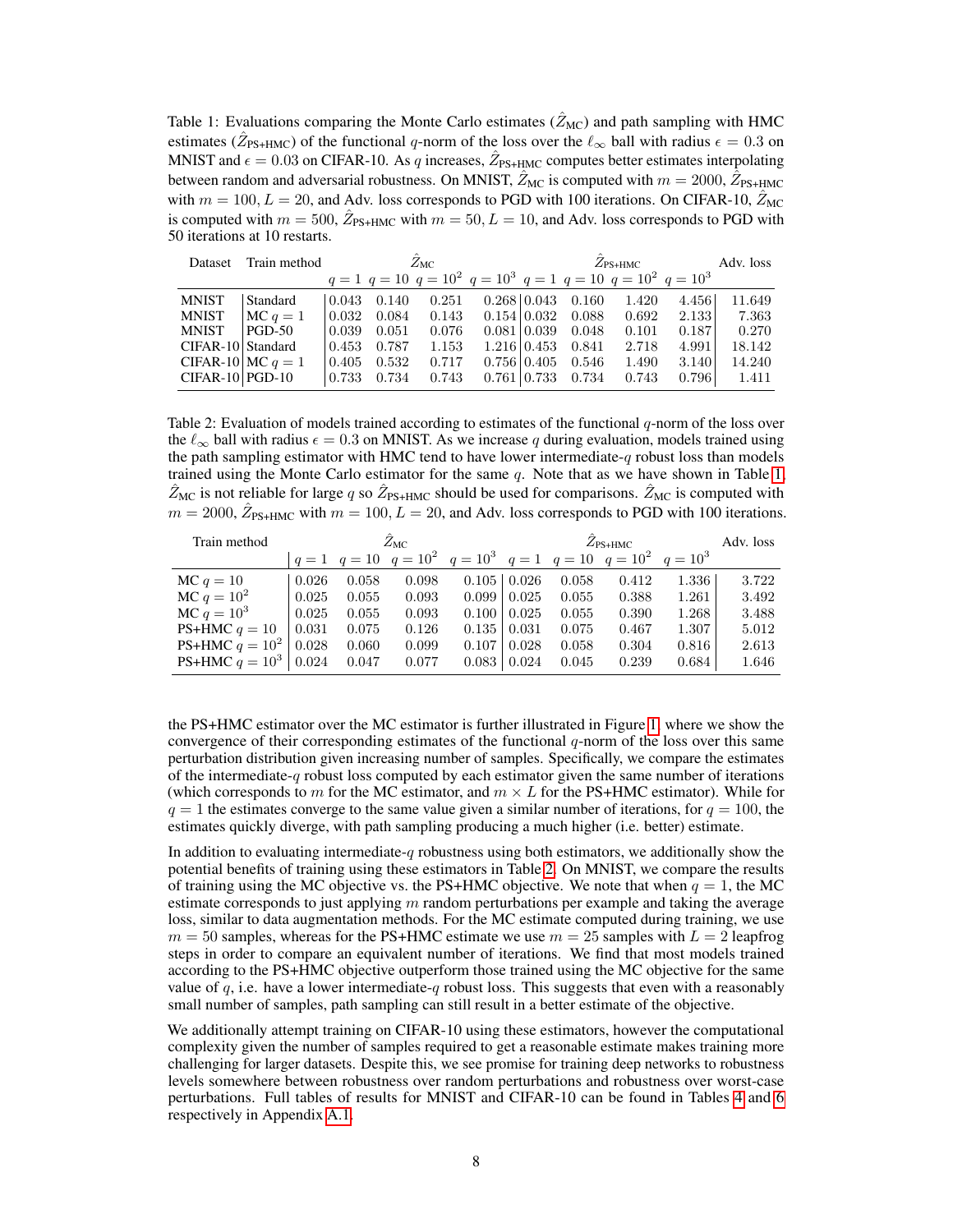

Figure 1: Comparison of the convergence of HMC-based path sampling and naive Monte Carlo estimates for (a)  $q = 1$ , and (b)  $q = 100$  with increasing iterations on a standard trained model on CIFAR-10 using a single batch. Iterations corresponds *m* for the Monte Carlo estimator, and to  $m \times L$  for the path sampling + HMC estimator using  $L = 10$  leapfrog steps. For a smaller  $q = 1$  (a), random sampling works reasonably well, whereas for  $q = 100$  (b), using path sampling with HMC is essential to get good estimates.

#### 5.2 Robustness over (non-differentiable) spatial transformations

In order to show that the path sampling estimator can naturally be extended to non-differentiable perturbations, we consider a perturbation set consisting of parameterizations of spatial transformations on CIFAR-10. The parameters of the spatial transformations include horizontal flips, rotations between 10 to 10 degrees, scaling factors between 0*.*9 to 1*.*1, and cropping between 0 to 4 pixels horizontally and vertically. Because the applied spatial perturbations are non-differentiable, in place of Hamiltonian Monte Carlo we use Gaussian random walk Metropolis Hastings to sample from the unnormalized loss distribution. Specifically, We use the following proposal distributions: 1) perform a horizontal flip with probability 0.5; 2) scale the image by resizing by a factor of  $r \sim \mathcal{N}(0, 0.5)$ ; 3) rotate *d* degrees with  $d \sim \mathcal{N}(0, 5)$ ; 4) crop *x* or *y* in the horizontal or vertical direction, each drawn i.i.d.  $\sim \mathcal{N}(0, 2)$  and then rounded to the nearest integer value. Additionally, at each value of the annealed *t*, we perform 20 burn-in steps and only keep the last value for estimation purposes.

We compare the estimates of the functional *q*-norm of the loss over this perturbation distribution generated by the Monte Carlo estimator and by the path sampling estimator using Gaussian randomwalk Metropolis sampling on a standard trained model and a data augmentation (MC  $q = 1$ ) trained model. The results in Table  $\overline{3}$  show that with larger *q*, the path sampling estimator produces better (higher) estimates than random sampling. For  $q = 10<sup>3</sup>$ , the path sampling estimation approaches the adversarial loss over the transformation space, suggesting that this estimator, even without the advantage of Hamiltonian Monte Carlo, can effectively capture the entire spectrum of robustness. Estimates  $Z_{MC}$  and  $Z_{PS}$  were computed with  $m = 500$ . Due to the computational complexity, we only evaluate on the first 1000 CIFAR-10 test examples. The adversarial loss was approximated by averaging the maximum loss value encountered for each example during the Metropolis Hastings sampling process. Results were averaged over three repeated runs with different random seeds.

## 6 Conclusion

In this paper, we proposed a definition of intermediate-*q* robustness that smooths the gap between robustness to random perturbations and adversarial robustness by generalizing these notions of robustness as functional  $\ell_q$  norms of the loss function over the perturbation distribution. In order to evaluate intermediate-*q* robustness in practice, we introduced an approach for approximating the high dimensional integral over the perturbation distribution that uses path sampling, an effective estimator based on MCMC sampling. We showed that across different datasets, models trained on different training objectives, and different perturbation distributions (both differentiable and non-differentiable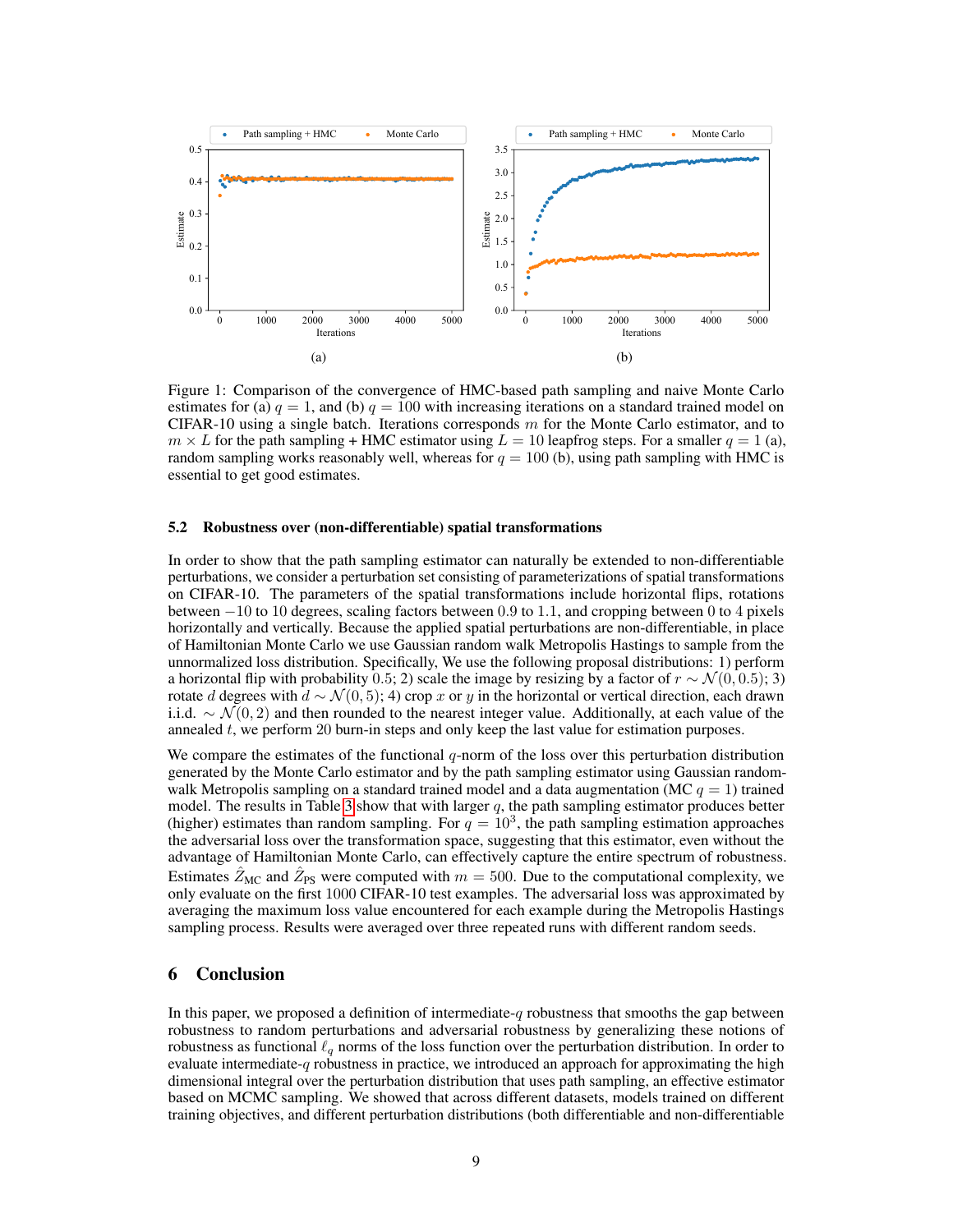Table 3: Evaluations comparing the Monte Carlo estimates ( $\hat{Z}_{MC}$ ) and path sampling estimates ( $\hat{Z}_{PS}$ ) of the functional *q*-norm of the loss over non-differentiable spatial transformations on CIFAR-10. The intermediate-*q* losses naturally interpolate between loss over random perturbations, and worst-case loss over the space of spatial perturbations. Despite the necessity of using Gaussian random walk Metropolis Hastings in place of gradient-based Hamiltonian Monte Carlo, the path sampling estimator still results in higher estimates of the desired integral than the Monte Carlo estimator for larger values of *q*.

| Train method                                                                                                                             |  | $Z_{\rm MC}$ |  | Adv. loss                                                                     |  |       |
|------------------------------------------------------------------------------------------------------------------------------------------|--|--------------|--|-------------------------------------------------------------------------------|--|-------|
|                                                                                                                                          |  |              |  | $q = 1$ $q = 10$ $q = 10^2$ $q = 10^3$ $q = 1$ $q = 10$ $q = 10^2$ $q = 10^3$ |  |       |
| Standard   0.450 2.268 3.687 3.865   0.444 2.450 4.636 4.889  <br>MC $q = 1$   0.191 0.800 1.246 1.300   0.186 0.879 1.615 1.711   2.021 |  |              |  |                                                                               |  | 5.625 |

cases), our path sampling approach produces much better estimates of the integral than simple Monte Carlo sampling. Additionally, we illustrated the benefit of using the gradient-based Hamiltonian Monte Carlo method as the MCMC sampler when the loss is differentiable with respect to the perturbation distribution. Lastly, we highlighted the possibility of training using these estimators, and showed that models trained on MNIST using these estimators *do* exhibit improved intermediate-*q* robustness, with path sampling again outperforming random sampling. However, the best way of estimating the integral during training of deep networks remains an open question, due to the computational complexity of accumulating enough MCMC samples at each epoch to get a reasonable estimation.

Acknowledgements Leslie Rice, Anna Bair and Huan Zhang are supported by a grant from the Bosch Center for Artificial Intelligence.

## **References**

- Hadi Mohasel Afshar, Justin Domke, et al. Reflection, refraction, and hamiltonian monte carlo. In *NIPS*, pages 3007–3015, 2015.
- Maksym Andriushchenko and Nicolas Flammarion. Understanding and improving fast adversarial training. *arXiv preprint arXiv:2007.02617*, 2020.
- Aharon Ben-Tal, Laurent El Ghaoui, and Arkadi Nemirovski. *Robust optimization*. Princeton University Press, 2009.
- Charles H Bennett. Efficient estimation of free energy differences from monte carlo data. *Journal of Computational Physics*, 22(2):245–268, 1976.
- Michael Betancourt. A conceptual introduction to hamiltonian monte carlo. *arXiv preprint arXiv:1701.02434*, 2017.
- Simon Duane, Anthony D Kennedy, Brian J Pendleton, and Duncan Roweth. Hybrid monte carlo. *Physics letters B*, 195(2):216–222, 1987.
- Logan Engstrom, Brandon Tran, Dimitris Tsipras, Ludwig Schmidt, and Aleksander Madry. Exploring the landscape of spatial robustness. In *International Conference on Machine Learning*, pages 1802–1811. PMLR, 2019.
- Robert Geirhos, Patricia Rubisch, Claudio Michaelis, Matthias Bethge, Felix A Wichmann, and Wieland Brendel. Imagenet-trained cnns are biased towards texture; increasing shape bias improves accuracy and robustness. *arXiv preprint arXiv:1811.12231*, 2018.
- Andrew Gelman and Xiao-Li Meng. Simulating normalizing constants: From importance sampling to bridge sampling to path sampling. *Statistical science*, pages 163–185, 1998.
- Ian J Goodfellow, Jonathon Shlens, and Christian Szegedy. Explaining and harnessing adversarial examples. *arXiv preprint arXiv:1412.6572*, 2014.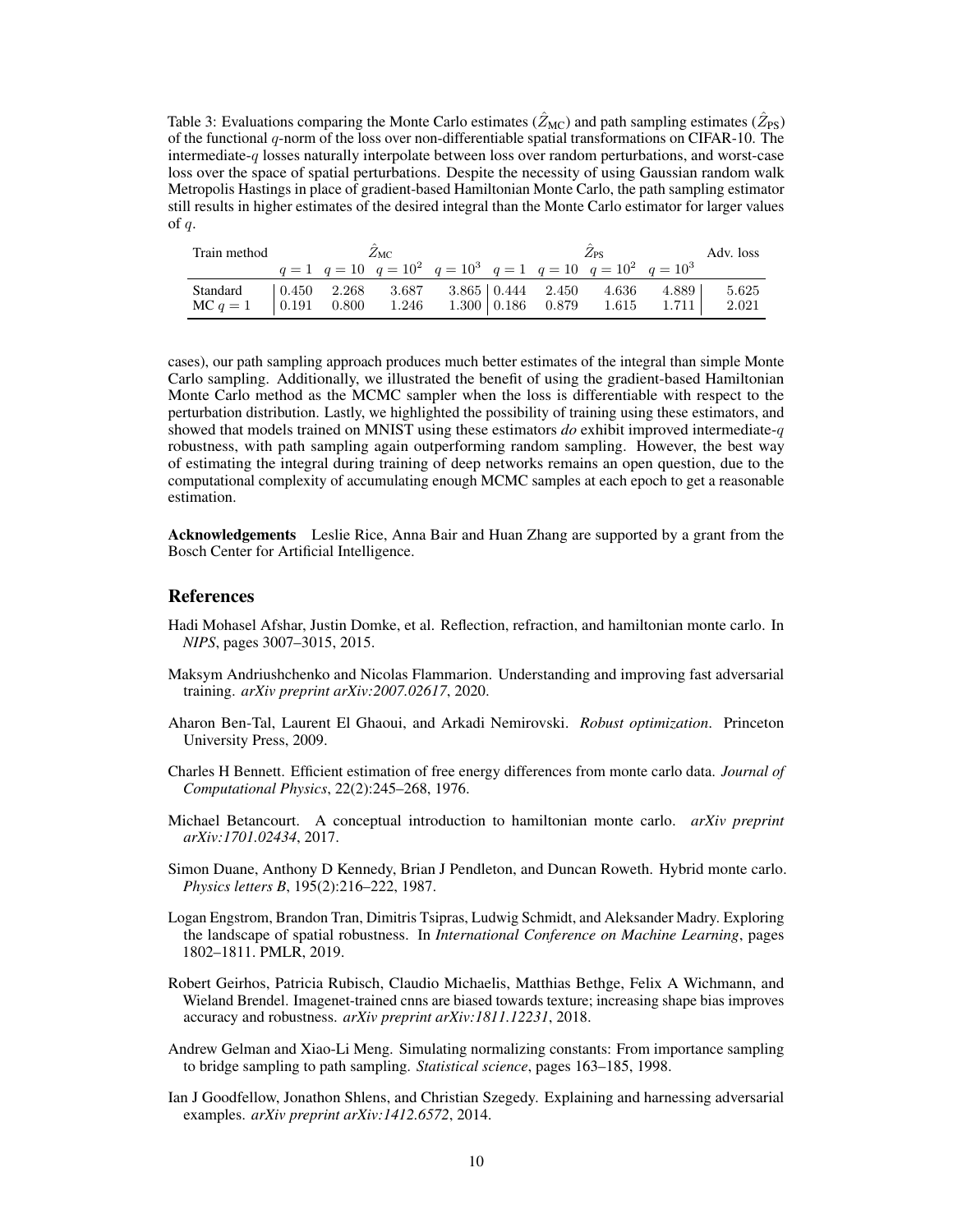- Dan Hendrycks and Thomas Dietterich. Benchmarking neural network robustness to common corruptions and perturbations. In *International Conference on Learning Representations*, 2018.
- Dan Hendrycks, Mantas Mazeika, Saurav Kadavath, and Dawn Song. Using self-supervised learning can improve model robustness and uncertainty. *arXiv preprint arXiv:1906.12340*, 2019a.
- Dan Hendrycks, Norman Mu, Ekin D Cubuk, Barret Zoph, Justin Gilmer, and Balaji Lakshminarayanan. Augmix: A simple data processing method to improve robustness and uncertainty. *arXiv preprint arXiv:1912.02781*, 2019b.
- Dan Hendrycks, Steven Basart, Norman Mu, Saurav Kadavath, Frank Wang, Evan Dorundo, Rahul Desai, Tyler Zhu, Samyak Parajuli, Mike Guo, et al. The many faces of robustness: A critical analysis of out-of-distribution generalization. *arXiv preprint arXiv:2006.16241*, 2020.
- Christopher Jarzynski. Nonequilibrium equality for free energy differences. *Physical Review Letters*, 78(14):2690, 1997.
- Alex Krizhevsky, Geoffrey Hinton, et al. Learning multiple layers of features from tiny images. 2009.
- Alexey Kurakin, Ian Goodfellow, Samy Bengio, et al. Adversarial examples in the physical world, 2016.
- Yann LeCun, Léon Bottou, Yoshua Bengio, and Patrick Haffner. Gradient-based learning applied to document recognition. *Proceedings of the IEEE*, 86(11):2278–2324, 1998.
- Aleksander Madry, Aleksandar Makelov, Ludwig Schmidt, Dimitris Tsipras, and Adrian Vladu. Towards deep learning models resistant to adversarial attacks. *arXiv preprint arXiv:1706.06083*, 2017.
- Xiao-Li Meng and Wing Hung Wong. Simulating ratios of normalizing constants via a simple identity: a theoretical exploration. *Statistica Sinica*, pages 831–860, 1996.
- Laurent Meunier, Meyer Scetbon, Rafael Pinot, Jamal Atif, and Yann Chevaleyre. Mixed nash equilibria in the adversarial examples game. *arXiv preprint arXiv:2102.06905*, 2021.
- Radford M Neal. Annealed importance sampling. *Statistics and computing*, 11(2):125–139, 2001.
- Radford M Neal. Estimating ratios of normalizing constants using linked importance sampling. *arXiv preprint math/0511216*, 2005.
- Radford M Neal et al. Mcmc using hamiltonian dynamics. *Handbook of markov chain monte carlo*, 2(11):2, 2011.
- Yosihiko Ogata. A monte carlo method for high dimensional integration. *Numerische Mathematik*, 55(2):137–157, 1989.
- Benjamin Recht, Rebecca Roelofs, Ludwig Schmidt, and Vaishaal Shankar. Do imagenet classifiers generalize to imagenet? In *International Conference on Machine Learning*, pages 5389–5400. PMLR, 2019.
- Vaishaal Shankar, Achal Dave, Rebecca Roelofs, Deva Ramanan, Benjamin Recht, and Ludwig Schmidt. Do image classifiers generalize across time? *arXiv preprint arXiv:1906.02168*, 2019.
- Amos J Storkey. When training and test sets are different: characterising learning transfer. In *In Dataset Shift in Machine Learning*, pages 3–28. MIT Press, 2009.
- Christian Szegedy, Wojciech Zaremba, Ilya Sutskever, Joan Bruna, Dumitru Erhan, Ian Goodfellow, and Rob Fergus. Intriguing properties of neural networks. *arXiv preprint arXiv:1312.6199*, 2013.
- Rohan Taori, Achal Dave, Vaishaal Shankar, Nicholas Carlini, Benjamin Recht, and Ludwig Schmidt. Measuring robustness to natural distribution shifts in image classification. *Advances in Neural Information Processing Systems*, 33, 2020.
- Eric Wong and J Zico Kolter. Learning perturbation sets for robust machine learning. *arXiv preprint arXiv:2007.08450*, 2020.